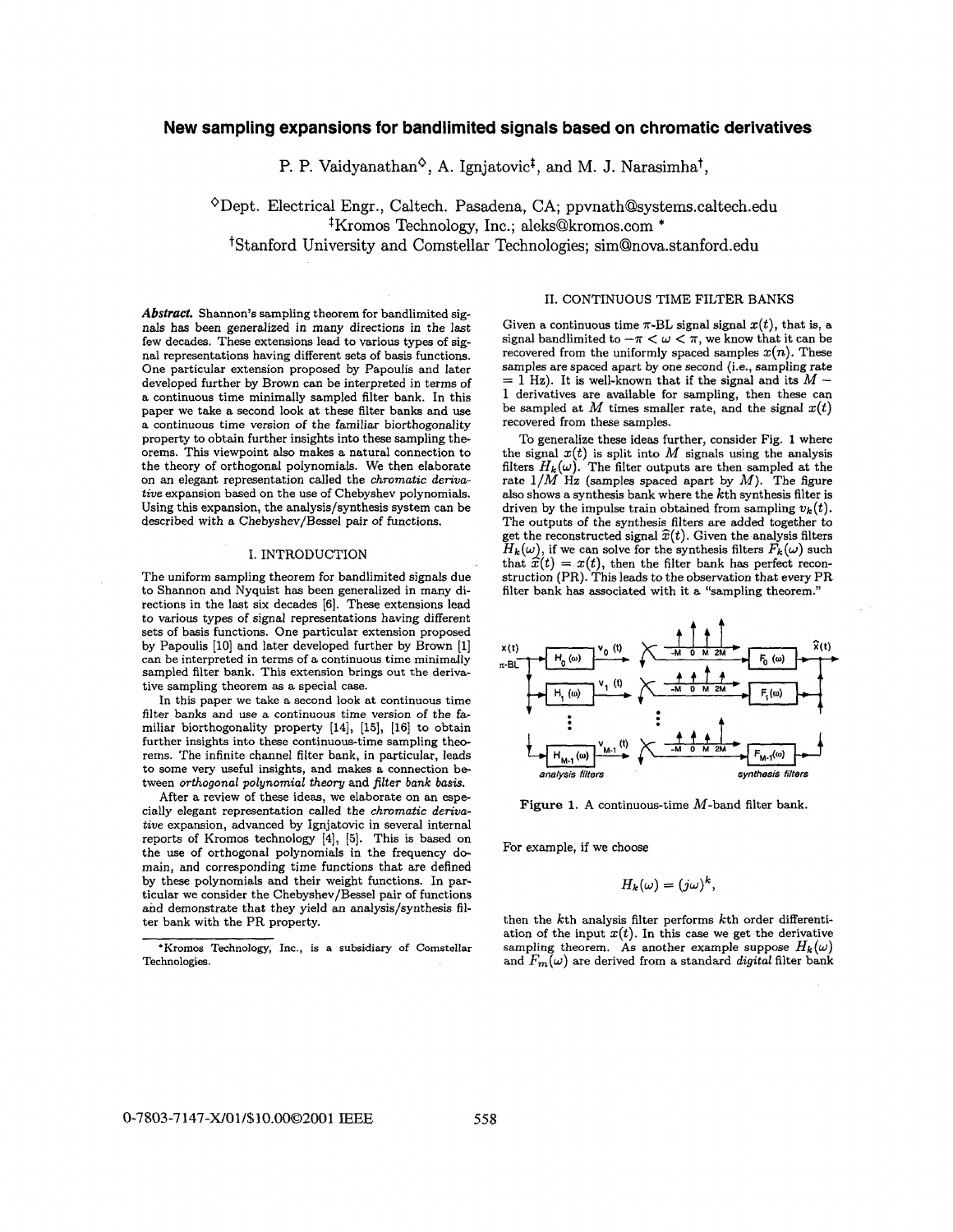<span id="page-1-0"></span> ${H_{d,k}(z), F_{d,m}(z)}$  according to the relation

$$
H_k(\omega) = \begin{cases} H_{d,k}(e^{j\omega}) & -\pi < \omega < \pi \\ 0 & \text{otherwise} \end{cases}
$$

and similarly for  $F_k(\omega)$ . If the digital filter bank has the PR or biorthogonality property [15], then it can readily be verified that the system of [Fig.](#page-0-0) **[1](#page-0-0)** also has the PR property. This is a simple way to generate an infinity of examples, because there are unlimited examples of digital PR filter banks. Before proceeding further we review the idea of biorthogonality in the context of continuous time filter banks.

### 111. BIORTHOGONALITY

The derivation of special cases such **as** the derivative sampling theorems based on the filter bank formulation of [Fig.](#page-0-0)  [1](#page-0-0) is insightful but rather elaborate **[lo].** The synthesis filters were derived by formulating alias components and cancelling them by explicit frequency domain constructions of the functions  $F_k(\omega)$ . At the time of their development, the idea of biorthogonality was not well known in the signal processing community. The details of Papoulis's construction can be found in [lo], and are also reviewed in Problem **5.13** of **[15].** The resulting filters are not practically implementable filters. Nevertheless, the construction provides the theory for derivative sampling.

In this section we formulate the biorthogonality prop erty and show how it directly leads to perfect reconstruction. The output signal in [Fig.](#page-0-0) **1** can be expressed **as** 

$$
\widehat{x}(t) = \sum_{k=0}^{M-1} \sum_{n=-\infty}^{\infty} v_k(Mn) f_k(t - nM) \tag{1}
$$

Thus any signal which can be represented **as** the output of this filter bank belongs to the space  $S$  spanned by the doubly indexed set of functions

$$
\eta_{k,n}(t) = f_k(t - nM), \ 0 \le k \le M - 1, \ -\infty \le n \le \infty
$$

We shall assume that  $\eta_{k,n}(t)$  are linearly independent. Suppose the input  $x(t)$  itself belongs to the space S. Then it can be expressed in the form

$$
x(t) = \sum_{k=0}^{M-1} \sum_{n=-\infty}^{\infty} a_{k,n} f_k(t - nM)
$$
 (3)

for some set of constants  $a_{k,n}$ . Equivalently

$$
X(\omega) = \sum_{k=0}^{M-1} \sum_{n=-\infty}^{\infty} a_{k,n} F_k(\omega) e^{-j\omega Mn}
$$
 (4)

For such an input, we show that the perfect reconstruction property  $\hat{x}(t) = x(t)$  is satisfied if the filters satisfy the *biorthogonality property* defined **as** follows:

$$
\frac{1}{2\pi} \int_{-\pi}^{\pi} H_k(\omega) F_m(\omega) e^{j\omega M n} d\omega = \delta(k - m) \delta(n) \quad (5)
$$

where  $\delta(.)$  represents the Kronecker delta function.

*Proof.* The sample  $v_m(M\ell)$  of the mth subband signal is the inverse Fourier transform of  $H_m(\omega)X(\omega)$  evaluated at  $t = M\ell$  for integers  $\ell$ . Thus

$$
v_m(M\ell) = \int_{-\pi}^{\pi} H_m(\omega) X(\omega) e^{j\omega M \ell} \frac{d\omega}{2\pi}
$$
  
= 
$$
\sum_{k=0}^{M-1} \sum_{n=-\infty}^{\infty} a_{k,n} \int_{-\pi}^{\pi} H_m(\omega) F_k(\omega) e^{j\omega M(\ell-n)} \frac{d\omega}{2\pi}
$$
  
= 
$$
\sum_{k=0}^{M-1} \sum_{n=-\infty}^{\infty} a_{k,n} \delta(k-m) \delta(\ell-n)
$$

where the last equality follows from biorthogonality **(5).**  This shows that

$$
v_m(M\ell)=a_{m,\ell}
$$

Using **(1)** we see that the reconstructed signal is

$$
\widehat{x}(t) = \sum_{k=0}^{M-1} \sum_{n=-\infty}^{\infty} v_k(Mn) f_k(t - nM)
$$

$$
= \sum_{k=0}^{M-1} \sum_{n=-\infty}^{\infty} a_{k,n} f_k(t - nM)
$$

$$
= x(t)
$$

where the last equality follows from (3). This proves that biorthogonality implies perfect reconstruction.  $\nabla \nabla \nabla$ biorthogonality implies perfect reconstruction.

#### IV. INFINITE BAND FILTER BANKS

Consider Fig. 2 where a  $\pi$ -BL signal  $x(t)$  is passed through a filter bank with an infinite number of channels. The **out**puts of the analysis filters are sampled only at one point, namely  $t = 0$ . This system can therefore be regarded as a special case where  $M \rightarrow \infty$ . The biorthogonality condition for this filter bank cannot be derived readily from *(5)*  tion for this filter bank cannot be derived readily from (5) because the limiting process  $M \to \infty$  is tricky. For this system we define biorthogonality as follows:<br> $\int_{-\pi}^{\pi} F_k(\omega) H_m(\omega) \frac{d\omega}{2\pi} = \delta(k - m), 0 \le k, m \le \infty$  (6) system we define biorthogonality **as** follows:

$$
\int_{-\pi}^{\pi} F_k(\omega) H_m(\omega) \frac{d\omega}{2\pi} = \delta(k-m), \ 0 \le k, m \le \infty \quad (6)
$$



**Figure 2.** A continuous-time infinite-band filter bank.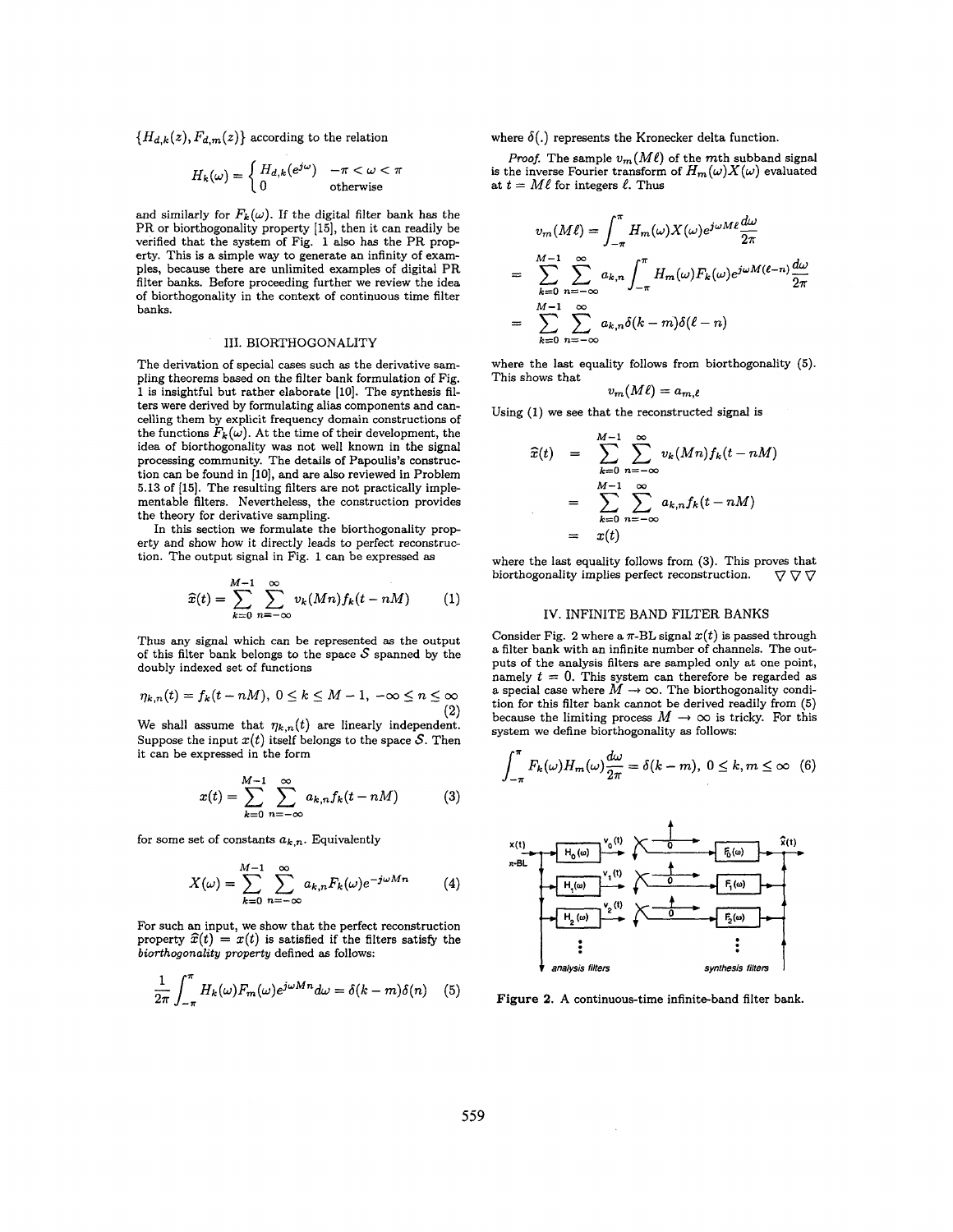Assume as in Sec. III that the input  $x(t)$  is in the space spanned by the synthesis filters  $F_k(\omega)$ , that is,

$$
x(t) = \sum_{k=0}^{\infty} c_k f_k(t)
$$

or equivalently  $X(\omega) = \sum_{k=0}^{\infty} c_k F_k(\omega)$ . We can then show that the biorthogonality property implies perfect reconstruction:

*Proof.* The output  $v_m(t)$  sampled at  $t = 0$  is given by

$$
v_m(0) = \int_{-\pi}^{\pi} X(\omega) H_m(\omega) \frac{d\omega}{2\pi}
$$
  
= 
$$
\sum_{k=0}^{\infty} c_k \int_{-\pi}^{\pi} F_k(\omega) H_m(\omega) \frac{d\omega}{2\pi} = c_m
$$

where the last equality follows from biorthogonality (6). It then follows that the reconstructed signal is

$$
\widehat{X}(\omega) = \sum_{m=0}^{\infty} v_m(0) F_m(\omega)
$$

$$
= \sum_{m=0}^{\infty} c_m F_m(\omega) = X(\omega)
$$

This proves that biorthogonality (6) implies perfect reconstruction.  $\nabla \nabla \nabla$ 

For the case of finite *M,* we explained at the end of Sec. I1 how to construct examples of continuous time biorthogonal filter banks by starting from examples of digital filter banks. **For** infinite *M* such constructions do not work because digital filter banks always have finite *M.* However, by using known results from mathematics it is indeed possible to construct many examples. One such construction results if the analysis filters are differentiators  $H_k(\omega) = (j\omega)^k$ . In this case

$$
v_k(0)=x^{(k)}(0),
$$

that is, the kth derivative of  $x(t)$  evaluated at  $t = 0$ . By writing the standard *Taylor series* for  $x(t)$  around  $t = 0$ 

$$
x(t) = \sum_{k=0}^{\infty} x^{(k)}(0) \frac{t^k}{k!}
$$

we see that if the synthesis filter impulse responses are chosen as  $f_k(t) = t^k/k!$ , then we have perfect reconstruction. The analysis filter responses  $H_k(\omega) = (j\omega)^k$  appear to be unbounded but they can be restricted to be zero outside the range  $-\pi < \omega < \pi$  because the input is bandlimited anyway, The synthesis responses, which are unbounded in time, clearly result in impractical filters unless we restrict the reconstruction to be over a finite window in time. The approximation error due to truncation of the infinite series grows very noticeably **as** the reconstruction window increases in duration **[SI.** 

### V. ORTHOGONAL POLYNOMIALS

The Taylor series expansion is not the only example that can be derived from the infinite band filter bank. Many other impressive examples can be found based on the theory of orthogonal polynomials **[3].** A set of polynomials  $P_k(x)$  is said to be orthonormal on the interval  $[-1, 1]$ with respect to a weighting function  $v(x)$  if

$$
\int_{-1}^{1} P_k(x) P_m(x) v(x) dx = \delta(k - m), \tag{7}
$$

for  $0 \leq k, m \leq \infty$ . Suppose we define a set of filters based on these polynomials **as** follows:

$$
H_k(\omega) = \sqrt{2}v(\omega/\pi)P_k(\omega/\pi)\Pi(\omega)
$$
  

$$
F_k(\omega) = \sqrt{2}P_k(\omega/\pi)\Pi(\omega)
$$

where  $\Pi(\omega)$  is the bandlimiting function

$$
\Pi(\omega) = \begin{cases} 1 & \text{for } |\omega| < \pi \\ 0 & \text{otherwise.} \end{cases}
$$

Then the orthogonality property **(7)** translates to the biorthogonality property **(6)!** Thus, given any set of **or-**thogonal polynomials { *Pk* (z)}, we can always associate with it an infinite band filter bank with the biorthogonality property.' An interesting example is offered by the beautiful family of *Chebyshev polynomials* **as** described next.

### VI. CHROMATIC DERIVATIVES

The role of Chebyshev polynomials in the context of partial reconstruction was first introduced by Ignjatovic in a series of internal reports from Kromos Technology **[4], 151.**  Chebyshev polynomials  $T_k(x)$  are defined by the recursion

$$
T_{N+1}(x) = 2xT_N(x) - T_{N-1}(x), N \ge 1,
$$

with  $T_0(x) = 1$ , and  $T_1(x) = x$ . For example, the recursion leads to

$$
T_2(x) = 2x^2 - 1
$$
,  $T_3(x) = 4x^3 - 3x$ ...

and so forth. For  $-1 \leq x \leq 1$  the Chebyshev polynomial can be written as  $T_N(x) = \cos(N \cos^{-1}(x))$  which shows that  $T_N(x)$  oscillates between  $-1$  and 1 in the interval  $[-1, 1]$ . These polynomials satisfy the orthogonality relation **[3]** 

$$
\int_{-1}^{1} \frac{T_k(x) T_m(x)}{\sqrt{1 - x^2}} dx = \begin{cases} 0 & \text{for } k \neq m \\ \pi/2 & \text{for } k = m \neq 0 \\ \pi & \text{for } k = m = 0 \end{cases}
$$
 (8)

That is, they are orthogonal in  $[-1,1]$  with weight function  $v(x) = 1/\sqrt{1-x^2}$ .

<sup>&#</sup>x27;The connection between orthogonal polynomials and filter banks was also noticed in the report by Cushman **121, also from**  Kromos Technology.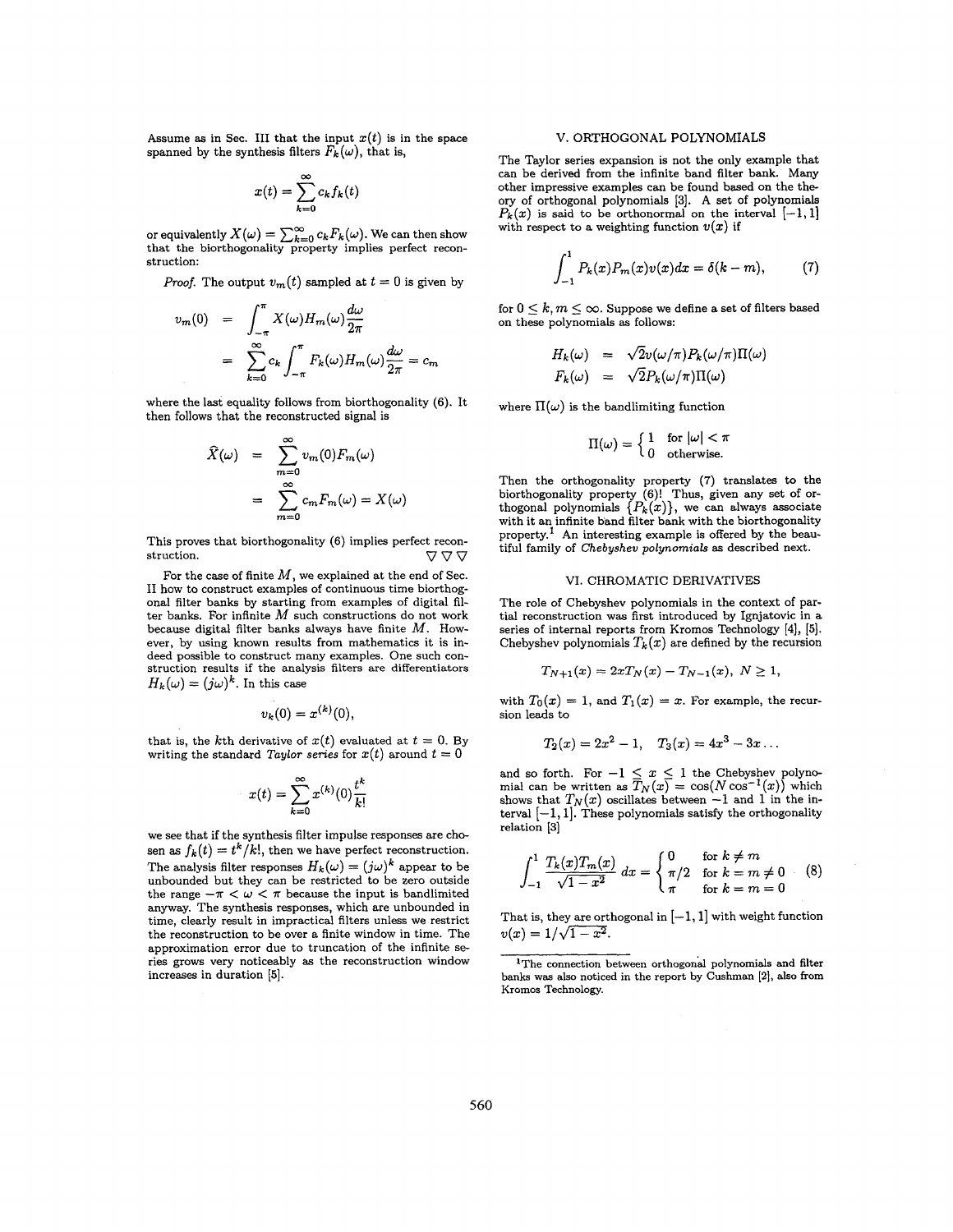#### *VI.1.* Chromatic Derivative Filter Banks

It is easy to see that a frequency response represented by a polynomial in  $\omega$  corresponds to a linear combination of differential operators in the time domain. Filters based on such combinations were called chromatic derivative operators (51. It has been shown that the expansion of a signal using chromatic derivatives gives an attractive alternative to Taylor series expansion. For example the truncated version of chromatic expansion has the local approximation property similar to Taylor expansion, but unlike the truncated Taylor expansion, the error grows much more gracefully **as** we move away from the point of expansion [5]. The analysis filters in the chromatic filter bank are defined **as** 

$$
H_k(\omega) = j^k T_k(\omega/\pi) \tag{9}
$$

and the synthesis filters chosen **as** 

$$
F_m(\omega) = \begin{cases} 2W(\omega)H_m^*(\omega) & \text{for } m \neq 0 \\ W(\omega)H_m^*(\omega) & \text{for } m = 0 \end{cases}
$$
 (10)

where the weighting function  $W(\omega)$  is given by

$$
W(\omega) = \frac{2\Pi(\omega)}{\pi\sqrt{1 - (\omega/\pi)^2}}\tag{11}
$$

Note that filter responses are zero for  $|\omega| > \pi$ . From the orthogonality property (8) it follows that

$$
\int_{-\pi}^{\pi} W(\omega) T_k(\omega/\pi) T_m(\omega/\pi) \frac{d\omega}{2\pi} = \begin{cases} 0 & k \neq m \\ 0.5 & k = m \neq 0 \\ 1 & k = m = 0 \end{cases}
$$

The filter bank shown in [Fig.](#page-1-0) **2** therefore has the PR prop erty. The relevance of the factor  $j^k$  comes from the fact that  $T_k(\omega/\pi)$  is an even function of  $\omega$  for even *k* and odd function of  $\omega$  for odd  $k$ . Thus, with the help of the factor  $j^k$ , the impulse response  $h_k(t)$  is guaranteed to be real for all *k.* Using properties of Fourier transforms, it also follows that  $h_k(t)$  is itself even for even k and odd for odd k.



**Figure 3.** Examples of analysis filters in the Chebyshev-based analysis bank. The magnitude square response  $|H_k(\omega)|^2$  is shown for various values of *k*.

Figure 3 shows the responses  $|H_k(\omega)|^2$  for some of the analysis filters, and Fig. **4** shows some of the synthesis filters. The analysis filters have zeros distributed in the interval  $-\pi < \omega < \pi$ , and the zeros of any two analysis filters are disjoint. The synthesis filters in the Chebyshev filter bank have the factor  $W(\omega)$  which makes them grow in an unbounded manner as  $\omega$  approaches  $\pm \pi$  (Fig. 4). Notice that all the filters are discontinuous at  $\omega = \pm \pi$ because they are bandlimited.



**Figure 4.** Magnitude square response  $|F_k(\omega)|^2$  of two of the synthesis filters in the Chebyshev-based filter bank.

It has been shown by Ignjatovic [5] that the synthesis bank (10) can be expressed in a elegant form using Bessel functions. The chromatic analysis/synthesis system can therefore be regarded **as** the Chebyshev/Bessel filter bank. To see this, first recall that the mth order Bessel function  $J_m(t)$ , defined as,

$$
J_m(t) = \int_{-\pi}^{\pi} e^{j(m\omega - t\sin \omega)} \frac{d\omega}{2\pi}
$$

is bandlimited to  $|\omega|$  < 1, and its Fourier transform in  $|\omega|$  < 1 is given by [11]

$$
\widehat{J}_m(\omega) = \frac{2(-j)^m T_m(\omega)}{\sqrt{1 - \omega^2}}
$$

Using this we can write the synthesis filters **as** 

$$
F_m(\omega) = \begin{cases} \frac{2}{\pi} \widehat{J}_0(\omega/\pi) H_m^*(\omega) = \frac{2}{\pi} \widehat{J}_m(\omega/\pi) & m \neq 0 \\ \frac{1}{\pi} \widehat{J}_0(\omega/\pi) & m = 0 \\ \end{cases}
$$
(13)

*VI.2.* Orthonormal Chromatic Derivative Filter Banks The weighting function  $W(\omega)$  can be distributed more evenly between the analysis and synthesis filters by choosing the filters **as** follows:

$$
H_k(\omega) = \begin{cases} j^k T_k(\omega/\pi) \sqrt{2W(\omega)} & \text{for } k \neq 0\\ \sqrt{W(\omega)} & \text{for } k = 0 \end{cases}
$$
(14)

and

$$
F_m(\omega) = H_m^*(\omega)
$$

for all *m.* Evidently the biorthogonality property continues to be satisfied. Moreover, all the filters now have unit energy, that is,

$$
\int_{-\pi}^{\pi} |H_m(\omega)|^2 \frac{d\omega}{2\pi} = \int_{-\pi}^{\pi} |F_m(\omega)|^2 \frac{d\omega}{2\pi} = 1 \qquad (15)
$$